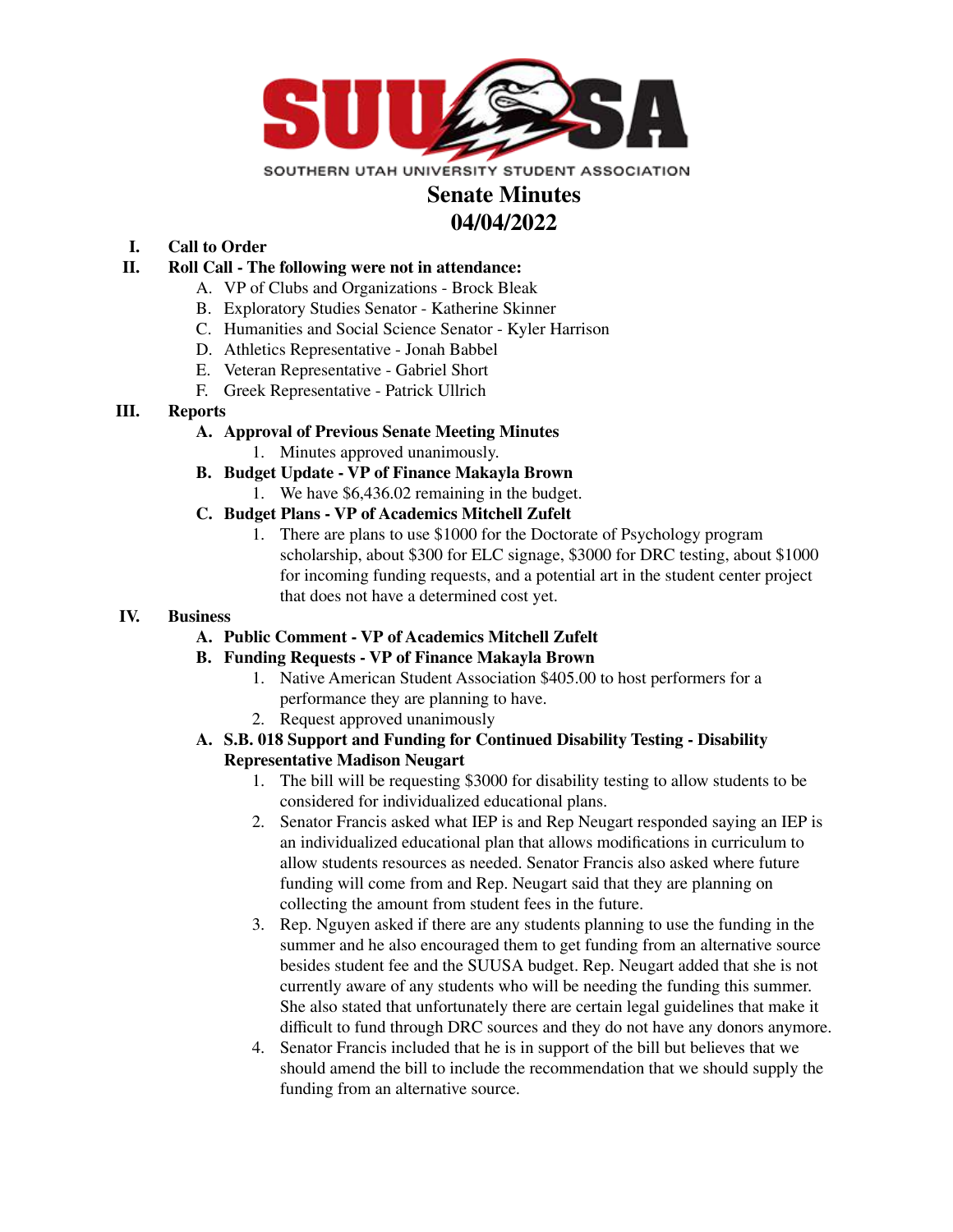

SOUTHERN UTAH UNIVERSITY STUDENT ASSOCIATION

- 5. Amendment was made to the bill to include the recommendation that the DRC should supply funding from an alternate source.
- 6. Bill passes unanimously
- **C. S.B. 020 ELC Floor Signage - Engineering and Computational Science Senator Mason Francis**
	- 1. This bill will supply the amount of \$219.00 to be used for signage throughout the ELC to make it easier to navigate. These signs will be placed on the first, second, and third floor of the ELC building and will be purchased from a local sign shop.
	- 2. Senator Mercer asked what is the difference between this bill and S.B. 015, Senator Francis added that these signs will be placed by the front door while the other signs were placed throughout the inside of the building.
	- 3. Rep. Nguyen asked what the exact amount would be and Senator Francis added that this bill would be supplying the amount of \$219. The reason that these matters were not added to S.B. 015 is because it was going to take longer to get everything ready for this bill.
	- 4. Bill passes unanimously
- **A. S.B. 021 Scholarship for an incoming student enrolled in the Psy.D. Program - Graduate Senator Lindsay Aleman**
	- 1. To be more inclusive they have modified S.B.019 to include all students within the Psy.D. program. To grant the amount of \$1000 in the form of a scholarship.
	- 2. Senator Francis asked if this was a new bill separate from S.B. 019 and Rep. Tippets said that it is completely separate from the previous bill. Senator Francis also added that this bill is not inclusive to all students in the program and believes we should find an alternative way to welcome them.
	- 3. Rep. Nguyen added that if we spread the amount across all Psy.D. students it would not have a significant impact for these students. He also asked how they plan to select the student to receive the scholarship. Rep. Tippets added that he is not sure what the deciding factors would be but would find out from leadership.
	- 4. Senator Holsey added that the Psy.D. program already has a lot of scholarships allotted and all students are enrolled in stipend work hours. There are also only ten students in the program.
	- 5. The following voted in favor:
		- a) Rep. Nielson
		- b) Rep. Tippets
		- c) Rep. Lord
		- d) Rep. Anthony
		- e) Rep. Nguyen
		- f) Rep. Neugart
		- g) Senator Steele
		- h) Senator Aleman
	- 6. The following were opposed:
		- a) Senator Holsey
		- b) Senator Francis
		- c) Senator Mercer
		- d) Senator Shirts